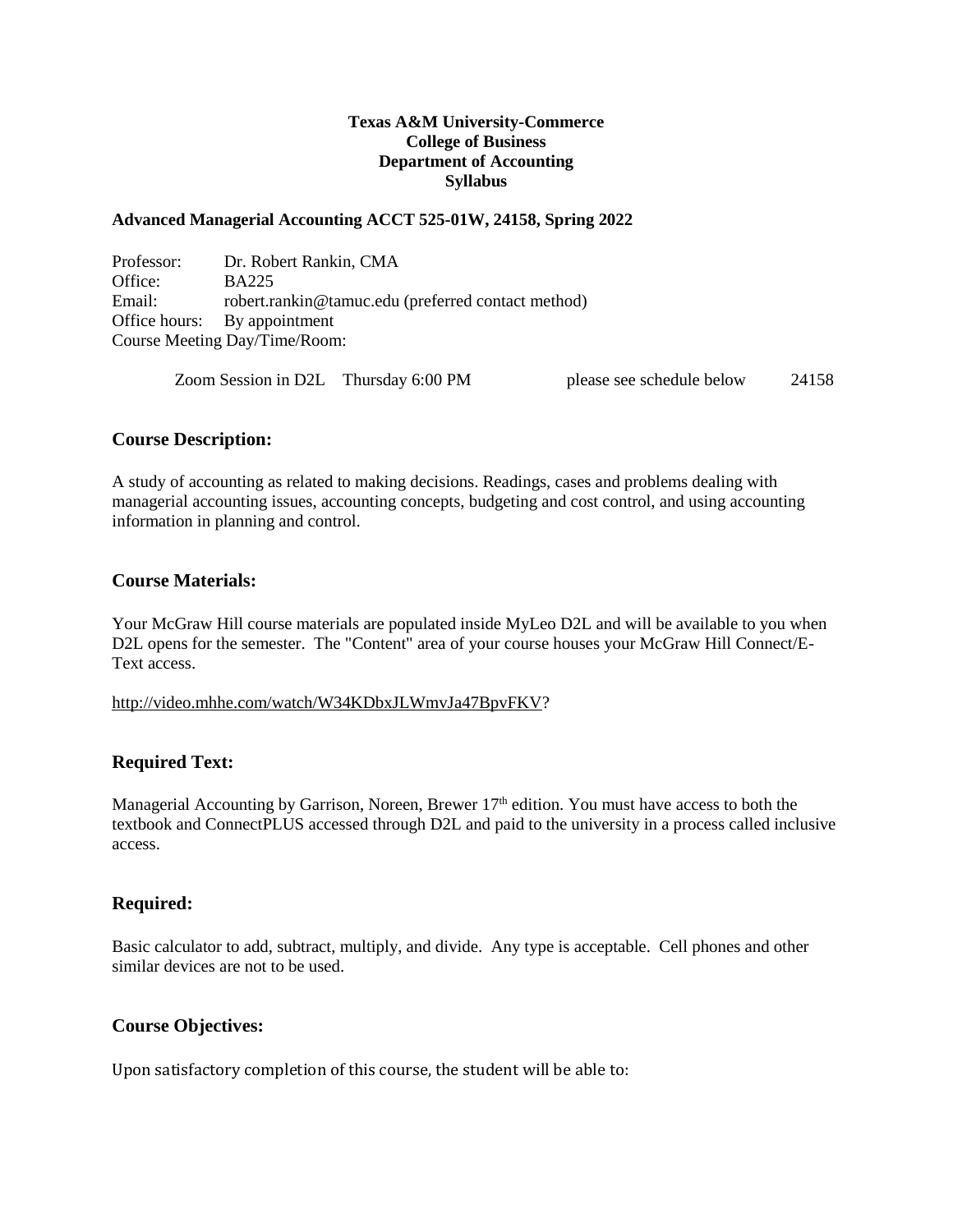•To develop knowledge about, and proficiency in the use of, accounting as an information system for measuring, processing and communicating information that is useful in making economic decisions.

•To gain knowledge of the generally accepted accounting principles and procedures essential to the preparation and analysis of various reports that aid in managerial decision making and be able to apply them to practical situations.

### **Course Embedded Objectives:**

- Understand the role of managerial accountants in corporate governance and decision-making.
- Provide information to managers to help them make decisions.
- Provide information to managers to control other managers and employees.

#### **Program Objectives:**

- Graduates will be effective communicators.
- Graduates will demonstrate business ethical awareness.
- Graduates will demonstrate cultural awareness and a global perspective.
- Graduates will be analytical problem solvers.
- Graduates will be technically proficient and prepared to roles in the accounting profession.

#### **Student Responsibilities:**

- 1. Read assigned material and participate in zoom sessions with camera.
- 2. Prepare for exams, and quizzes.

#### **Teaching Procedures**

Zoom discussions will be conducted in D2L for every chapter based on the schedule below. Be prepared to discuss and ask questions about the material assigned for each class period. This will require that you read the material prior to the class period during which it will be discussed. Although many of the issues covered in the readings will be discussed in class, all the areas covered in the readings will not be part of class discussion. *You are strongly encouraged to participate in class zoom sessions with a camera and microphone. .*

### **General Class Rules**

- •Missed zoom sessions, homework, quizzes, exams, and cases/papers cannot be made up.
- **•I do not accept late work.**

#### **Course Evaluation**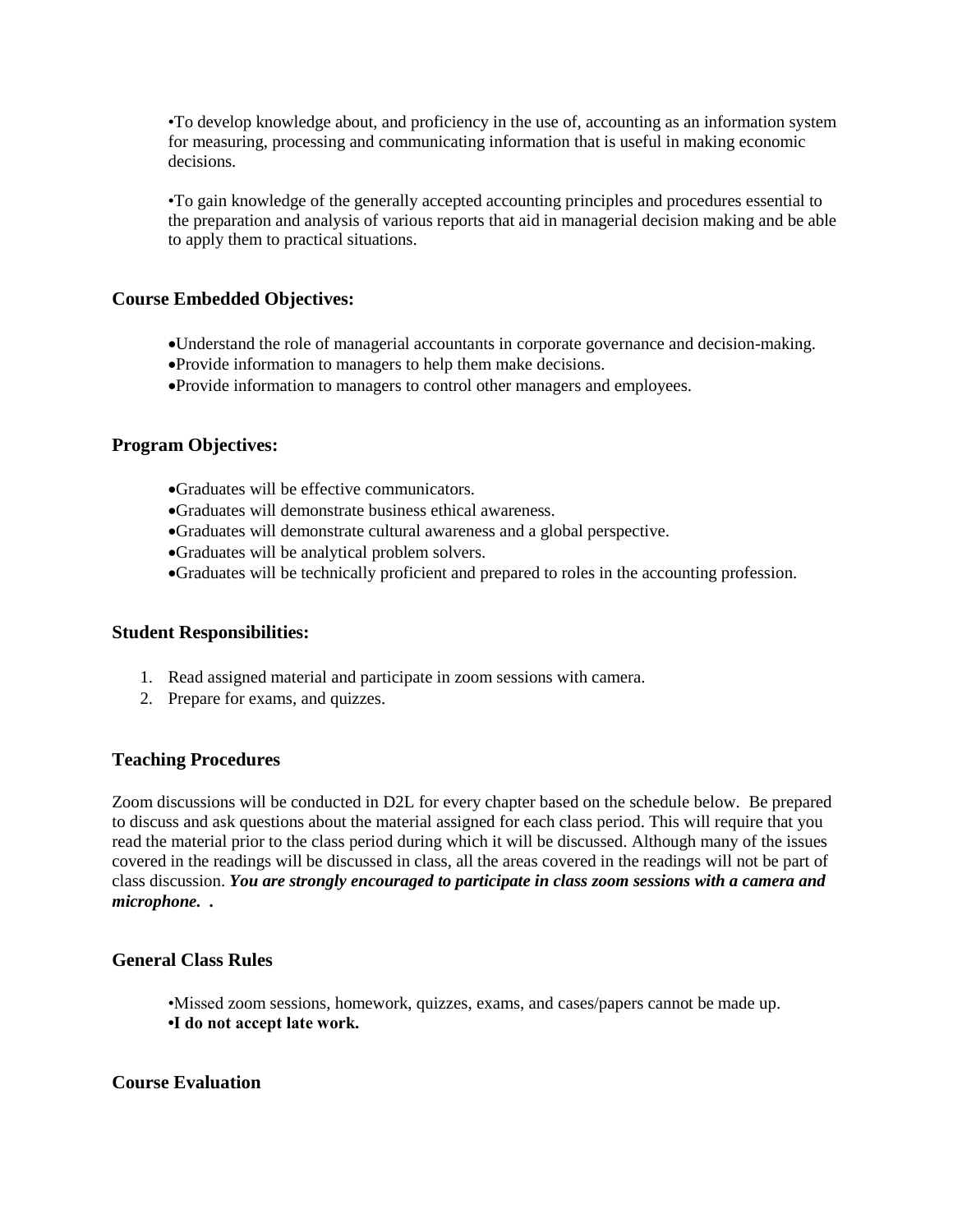Your final grade will be based upon the following items:

#### **Possible Points:**

| <b>Activity</b>                  | Points per | <b>Total Points</b> | Percent |
|----------------------------------|------------|---------------------|---------|
| Homework (6) Connect             | 10         | 60                  | 9       |
| Quizzes (7) Connect              | 10         | 70                  | 11      |
| Exam Problems (2) Connect        | 60         | 120                 | 18      |
| Exam Multiple Choice (2) Connect | 50         | 100                 | 15      |
| <b>Wheels Case</b>               |            | 150                 | 23      |
| Cross Roads Case                 |            | 150                 | 23      |
| <b>Introduction Paper</b>        |            | 10                  |         |
| <b>T</b> otal                    |            |                     |         |

•Zoom sessions covering key learning objectives from each chapter will be conducted in D2L (see schedule below)

•Homework to be completed in Connect

•Quizzes to be completed in Connect

•Exams have two parts in Connect: problems (60 points) in Connect, and multiple choice (50 points) •All grades will be maintained in D2L

#### *Grade Determination:*

89.5%– or above A  $79.5\% - 89.4\% = B$  $69.5\% - 79.4\% = C$  $59.5\% - 69.4\% = D$ 59.4% or below  $=$  F

### **Class Schedule:**

| Dates                       | Topic (Zoom Session)                                               |
|-----------------------------|--------------------------------------------------------------------|
| Thursday, January 20, 2022  | Syllabus, Chapter 1 Managerial Accounting Concepts, Wheels Case    |
| Thursday, January 27, 2022  | Chapters 9 Flexible Budgets & 10 Standard Costs, Critical Thinking |
| Thursday, February 3, 2022  | Chapter 5 Cost-Volume Profit                                       |
| Thursday, February 10, 2022 | Wheels Case Discussion, Cross Roads Case                           |
| Thursday, February 17, 2022 | Chapter 14 Capital Budgeting, Case Schedules & Template            |
| Thursday, February 24, 2022 | Chapter 11 Responsibility Accounting $&$ 13 Differential Analysis  |
| Thursday, March 3, 2022     | <b>Cross Roads Case Discussion</b>                                 |

# **CPA Exam Candidates - State of Texas**

*Candidates who desire to sit for the CPA in Texas must meet the following educational criteria:* 

- 1) Have a bachelor's degree
- 2) Completed 150 semester hours of courses
- 3) Included in the 150 semester hours, 30 of upper level accounting courses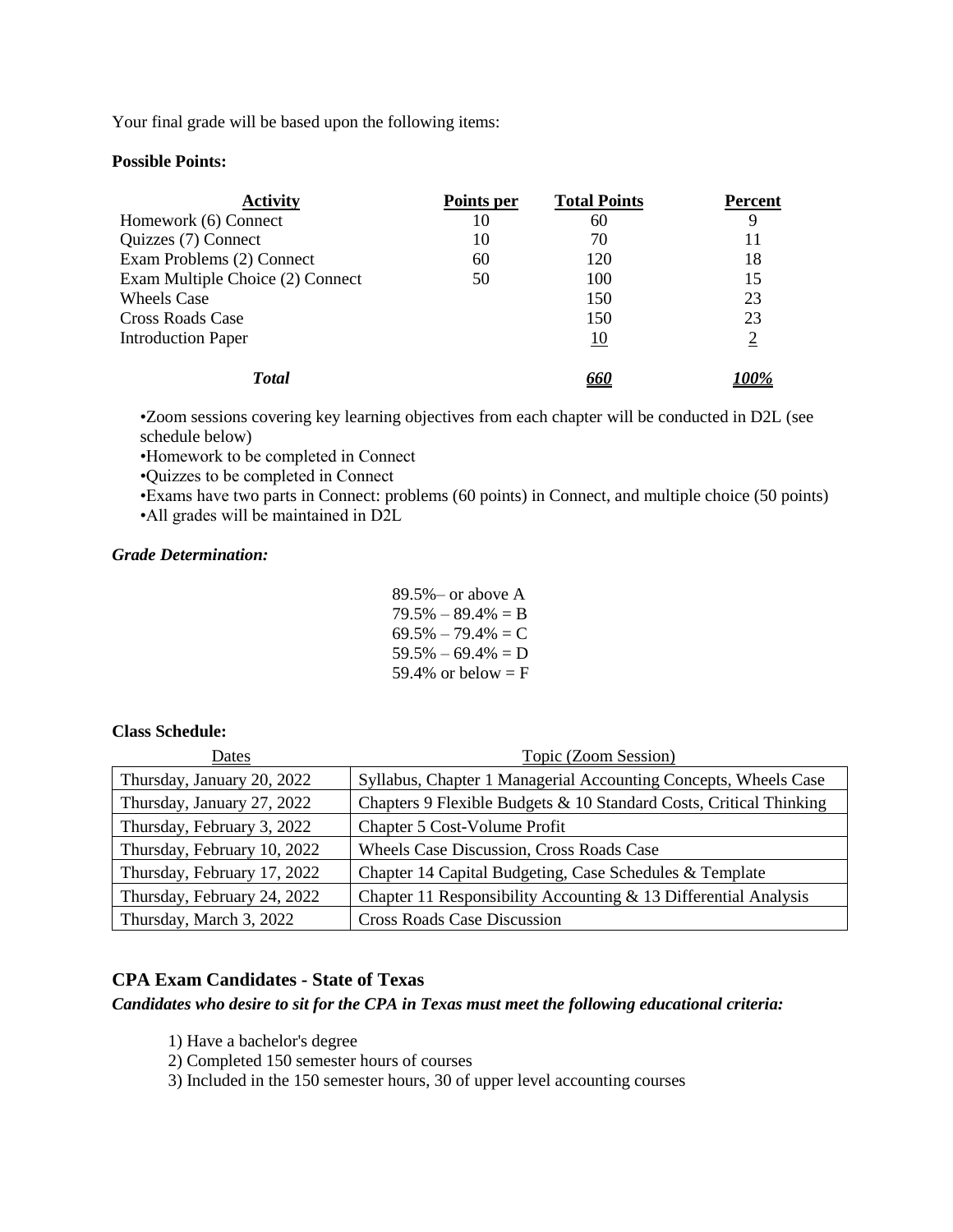4) 3-semester credit hours of approved ethics *(does not count towards upper level accounting courses)* 5) 2-semester credit hours of approved communication

6) 2-semester credit hours of approved accounting research (ACCT 595)

For more information visit Exam/Qualification on the State Board's website:<http://www.tsbpa.state.tx.us/>

# **University Policies and Procedures**

# **Academic Honesty Policy**

The College of Business at Texas A  $\&$  M University-Commerce will strive to be recognized as a community with legal, ethical, and moral principles and to practice professionalism in all that we do. Failure to abide by these principles will result in sanctions up to and including dismissal. Five different types of activities that will bring sanctions are as follows:

*Illegal activity:–* Violation of any local, state, or federal laws that prohibit the offender from performance of his or her duty.

**Dishonest Conduct:** Seeking or obtaining unfair advantage by stealing or receiving copies of tests or intentionally preventing others from completing their work. In addition, falsifying of records to enter or complete a program will also be considered dishonest conduct.

*Cheating:* The unauthorized use of another's work and reporting it as your own. You are specifically prohibited from submitting homework that was covered in class that you did not complete. .

*Plagiarism:* Using someone else's ideas and not giving proper credit.

*Collusion:* Acting with others to perpetrate any of the above actions regardless of personal gain.

# **Ethics**

Integrity is the hallmark of the accounting profession and will be stressed throughout the course. Any type of student breach of ethics, including but not limited to: illegal activity, dishonest conduct, cheating, plagiarism, or collusion, will result in failure of assignment or exam (F) (zero points) and/or further academic sanction (i.e. failure of course (F), dismissal from class and/or referral to Dean of the College of Business).

"All students enrolled at the University shall follow the tenets of common decency and acceptable behavior conducive to a positive learning environment." (See Student's Guide Handbook, Policies and Procedures, Conduct).

# **Students with Disabilities**

The Americans with Disabilities Act (ADA) is a federal anti-discrimination statute that provides comprehensive civil rights protection for persons with disabilities. Among other things, this legislation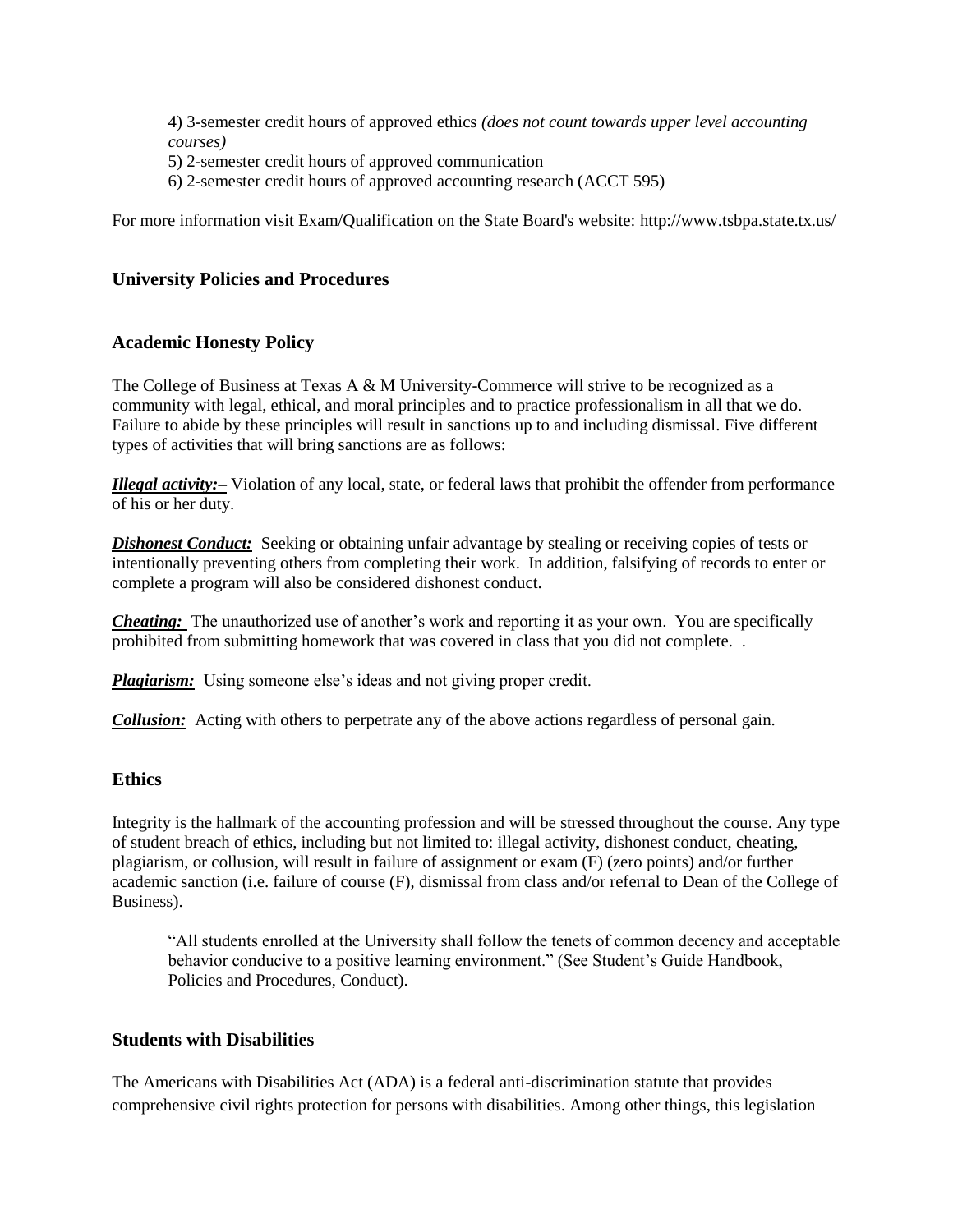requires that all students with disabilities be guaranteed a learning environment that provides for reasonable accommodation of their disabilities. If you have a disability requiring an accommodation, please contact:

### **Office of Student Disability Resources and Services**

Texas A&M University-Commerce Gee Library- Room 162 Phone (903) 886-5150 or (903) 886-5835 Fax (903) 468-8148

Email: [studentdisabilityservices@tamuc.edu](mailto:studentdisabilityservices@tamuc.edu) Website: [Office of Student Disability Resources and Services](http://www.tamuc.edu/campusLife/campusServices/studentDisabilityResourcesAndServices/) <http://www.tamuc.edu/campusLife/campusServices/studentDisabilityResourcesAndServices/>

# **Email Policy**

All students must use their My Leo accounts when corresponding with professors. Please include the course number in the subject line of the email message. I will answer emails within 24 hours during the week. If you do not hear from me during the specified time, assume I did not receive your email and contact me again.

# **Attendance**

*Class Attendance Policy:* Students are responsible for learning about and complying with the attendance policy stated in the catalog, Student's Guidebook, and/or faculty syllabus. Students are responsible for requesting makeup work prior to any anticipated absence. They will be permitted to make up work for absences which are considered by the faculty member to be excusable. The method used to make-up this work shall be determined by the faculty member. The student is responsible for providing the faculty member reason(s) for his/her absence. The faculty member then determines the validity of the reason(s) for the absence and whether the student is to be excused for the absence.

Faculty members may consider the following reasons for absences excusable: (a) Participation in a required/authorized university activity; (b) Verified illness: (c) Death in a student's immediate family; (d) Obligation of student at legal proceedings in fulfilling responsibility as a citizen; and(e) Others determined by individual faculty to be excusable (e.g. elective University activities, etc.)

#### *It is the student's responsibility to drop the class. I will not drop you from the class.*

# **Concealed Carry**

Texas Senate Bill - 11 (Government Code 411.2031, et al.) authorizes the carrying of a concealed handgun in Texas A&M University-Commerce buildings only by persons who have been issued and are in possession of a Texas License to Carry a Handgun. Qualified law enforcement officers or those who are otherwise authorized to carry a concealed handgun in the State of Texas are also permitted to do so. Pursuant to Penal Code (PC) 46.035 and A&M-Commerce Rule 34.06.02.R1, license holders may not carry a concealed handgun in restricted locations. For a list of locations, please refer to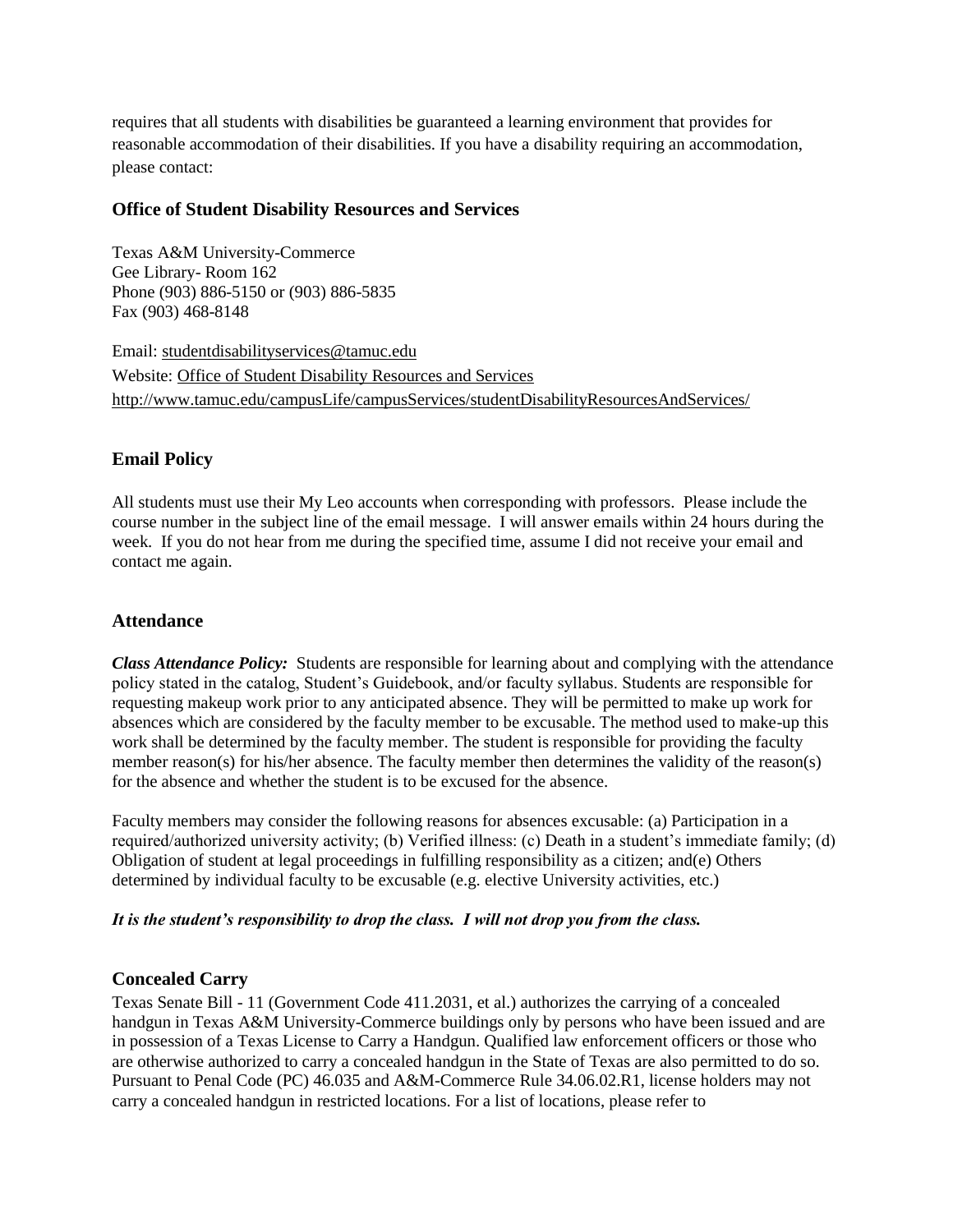[\(http://www.tamuc.edu/aboutUs/policiesProceduresStandardsStatements/rulesProcedures/34SafetyOfEmp](http://www.tamuc.edu/aboutUs/policiesProceduresStandardsStatements/rulesProcedures/34SafetyOfEmployeesAndStudents/34.06.02.R1.pdf) [loyeesAndStudents/34.06.02.R1.pdf\)](http://www.tamuc.edu/aboutUs/policiesProceduresStandardsStatements/rulesProcedures/34SafetyOfEmployeesAndStudents/34.06.02.R1.pdf) and/or consult your event organizer). Pursuant to PC 46.035, the open carrying of handguns is prohibited on all A&M-Commerce campuses. Report violations to the University Police Department at [903-886-5868](tel:903-886-5868) or 9-1-1.

# **Other**

University policy will be followed in regards to withdrawals during the semester. It is the student's responsibility to conform with the university rules relating to dropping or withdrawing from the course.

# **Discipline Policy**

"All students enrolled at the University shall follow the tenets of common decency and acceptable behavior conducive to a positive learning environment." (See Student's Guide Handbook, Policies and Procedures, Conduct).

# **Comfortable Learning Environment**

The university, this department, and your instructor are all committed to maintaining an inoffensive, nonthreatening learning environment for every student. Class members (including the instructor) are to treat each other politely both in word and deed. Offensive humor and aggressive personal advances are specifically forbidden. If you feel uncomfortable with a personal interaction, contact your instructor for help in solving the problem.

# **Civility in the Academic Environment**

Civility in the classroom or online course and respect for the opinions of others is very important in an academic environment. It is likely you may not agree with everything that is said or discussed in the classroom/online course. Courteous behavior and responses are expected. To create and preserve a learning environment that optimizes teaching and learning, all participants share a responsibility in creating a civil and non-disruptive forum. Students are expected to conduct themselves at all times in a manner that does not disrupt teaching or learning. Faculty have the authority to request students who exhibit inappropriate behavior to leave the class/online course and may refer serious offenses to the University Police Department and/or the Dean of Students for disciplinary action.

# **Incomplete in Course**

Students who, because of circumstances beyond their control, are unable to attend classes during or after review week will, upon approval of the teacher, receive a mark of "X" in all courses in which they were maintaining passing grades. A grade of "X" (incomplete) will not be counted in the calculation of the grade point average for one semester. If the "X" has not been removed at the end of one semester, it will automatically be changed to a grade of "F." If a student feels that a grade is not correct, the matter should be discussed with the instructor. If the instructor finds the grade incorrect, the instructor must petition for